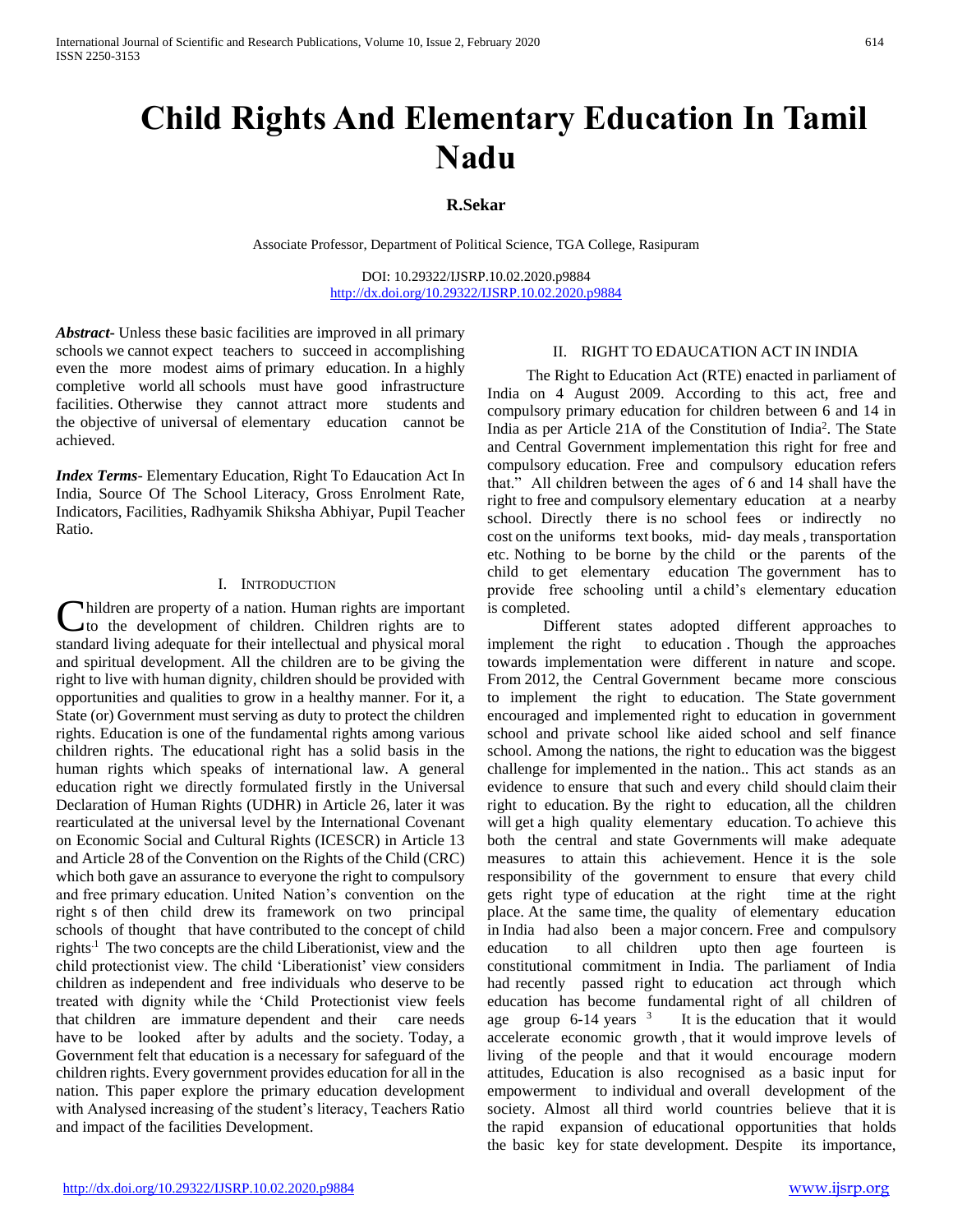education continues to be a neglected area at the policy level after many years of planning and promise total literacy India remains to be a distant dream. In 2001, 65.38 percent literacy rate out of total population has a whole nation among several years and above . The corresponding datas for males and females are 75.85 and 54.16 percent respectively. kerala with a literacy rate of 90.92 per cent holds the first rank while Bihar with a literacy rate 47.53 per cent ranks last in the country. As per Census 2001, Tamil Nadu is one of the better off states in India interms of high overall literacy rate of 73% and also a high female literacy rate of about 65%. Tamil Nadu has India's highest student enrolment rate in primary education<sup>1.</sup> .Objectives Ensuring 100% enrolment and retention of, all children in 6-14 age group Implementation of RTE Act, 2009, Providing quality education in all schools<sup>4</sup>. Opening of new primary schools.19 Upgrading of primary schools to upper. primary schools Opening residential schools in sparsely, populated areas Providing transport and escort services to, children in habitations, where opening of new school is not feasible, particularly, in areas of dense forests and remote areas of hilly regions Providing an inclusive environment in, schools conducive to Children With Special Needs (CWSN) and children belonging to weaker section and disadvantaged group Improving listening, speaking, reading, writing and arithmetic skills of the children Enriching the knowledge of the children in scholastic and co-scholastic area.

#### III. ELEMENTARY EDUCATION IN TAMIL NADU SOURCE OF THE SCHOOL LITERACY RATE

 The Net Enrolment Ratio (NER) for primary education in 2010-2011 has reached 98.15 percent with all the districts in the state reached above 95 percent. Only a small gap in terms of outof-school children remains to be filled to achieve the target of universal elementary education. According to 2011 Census, Literacy rate in Tamil Nadu has been higher change and is Male-80.09 percent Female-64.06% and Total-73.0% Gap-16.3%Literacy Level and Rural -67.08% Urben-84.01% Both - 73.0 and Gap-16.03% per 2011 population census. Increasing in School education Literacy Tamil nadu,2011-12 Boy-88.99prectage Girils-88.60 percentage total Average-88.75 percentage and 2017-18 in Boys-95.62%and Girils-97.16% The School education structure in Tamil Nadu has four levels namely Primary, Upper Primary, Middle School<sup>5</sup>. In Tamil Nadu, elementary school is generally divided into two parts with five years of primary schooling (Grade I - V), followed by three years of upper primary. Tamil Nadu is one of the greatest literate states in India. The state performed prudently in terms of literacy increased during the decade 2001-2011. As per the statistics, enrolment is not a issue in Tamil Nadu and Government trying to attract parents in different approaches including providing awareness to the public about the importance of education and how it helps to their ward for their future. and Total Average-96.39% increasing literacy in Radhyamik Shiksha Abhiyar  $(RMSA)^6$ 



**2011 - CENSUS ANNUAL GROWTH RATE IN PRIMARY AND UPPER PRIMARY<sup>7</sup>**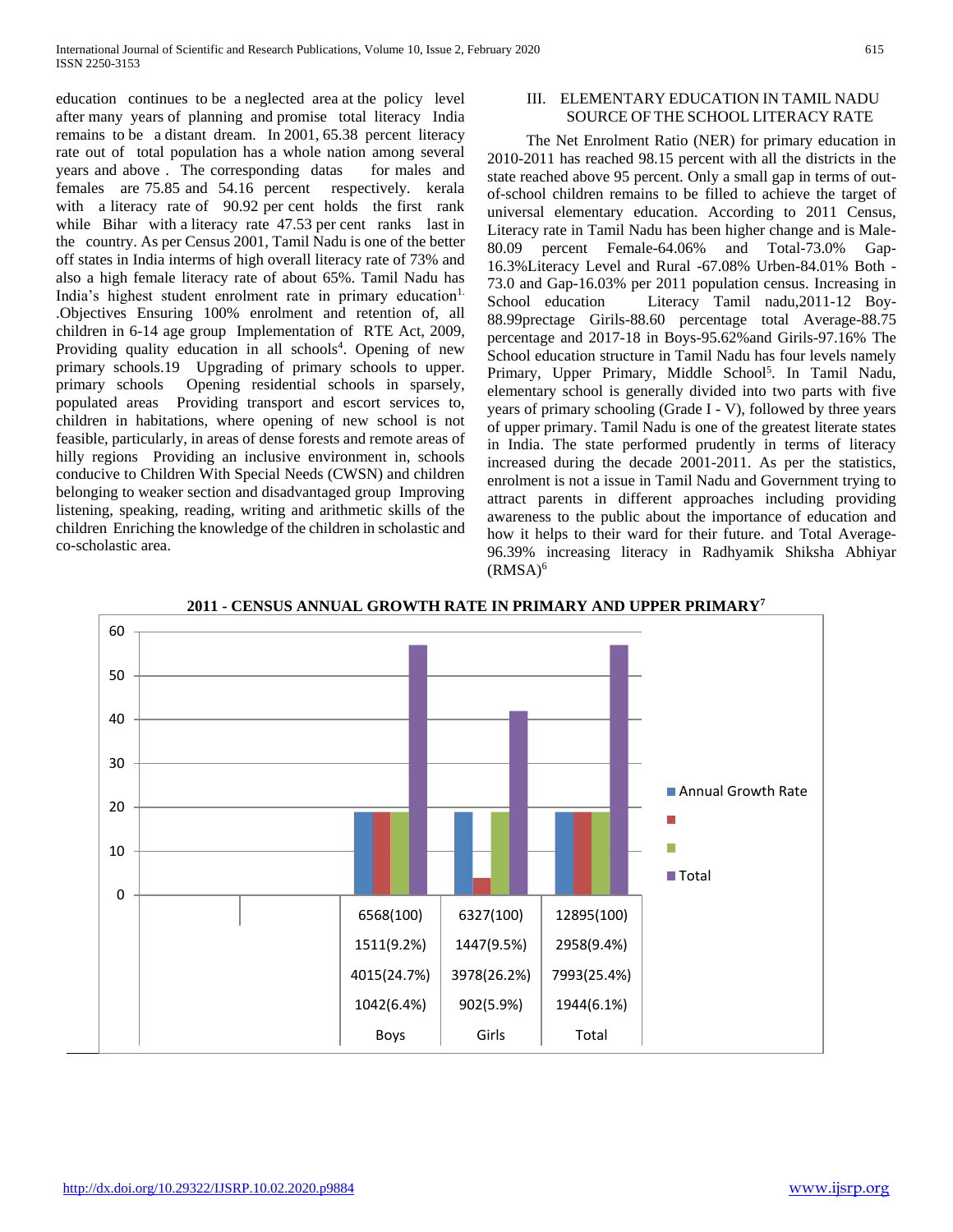**8**



#### **SOURCE OF THE YEAR 2013-14 SCHOOL LITERACY**

 District wise literacy rate in Tamil Nadu 2011 census Tamil Nadu state and Districts literates 2011 total Rural and Urban 32 Districts total 51,837,312 rural 24,502,195 urban 27,335,312 total literacy rate 2011 rural -73.5 percent urban 87.0 of total literacy among the districts in Tamil Nadu Kanlyakumari District has reported the highest literacy rate of 92.14 percent while Dharmapuri district accounts for the lowest rate of 64.71 percent

among the males, 86.81 percent are literate whereas among the females the rate is 73.86 percent.<sup>9</sup>

 **Gross Enrolment Rate:** Total enrolment in primary education (Grades 1-5), regardless of age, expressed as a percentage of the eligible official primary school-age population (6+ to 10+ years) in a given school-year**.** The table below:

| <b>Primary</b> |             |        | <b>Middle-School</b> |             |        |              |
|----------------|-------------|--------|----------------------|-------------|--------|--------------|
| <b>Level</b>   | <b>Male</b> | Female | <b>Total</b>         | <b>Male</b> | Female | <b>Total</b> |
| 2013-14        | 100.2       | 102.6  | 101.4                | 86.3        | 92.8   | 89.3         |
| 2014-15        | 101.4       | 101.4  | 100.1                | 87.7        | 95.3   | 91.2         |
| 2015-16        | 100.7       | 100.7  | 99.2                 | 88.7        | 97.6   | 92.8         |

**Primary and Middle-School Level GER Child Age 1 -10**

 **Educational Indicators:** The impact of all interventions can be easily evaluated through indicators. An educational indicator is a measure of the status of education system with regard to its goals. The definitions for some of the educational indicators are given below:

 UN explained Gross entrollement Ratio,(GER ) as the total entrollement with in a country.In India,the number of students entrolled in School in the primary school after implementation of RTE-The given below data is clefined the percentage of student entrollement in primary school during 2017-2018.

**The Table Shows The Educational Indicators That Prevailed During 2017-18,Differed Pupil Teacher Ratio(PTR)<sup>10</sup>**

| <b>INDICATORS</b>            | <b>PRIMARY</b> | <b>UPPER PRIMARY</b> |
|------------------------------|----------------|----------------------|
| <b>Gross Enrolment Ratio</b> | 106.40         | 106.35               |
| Net Enrolment Ratio          | 99.86          | 99.22                |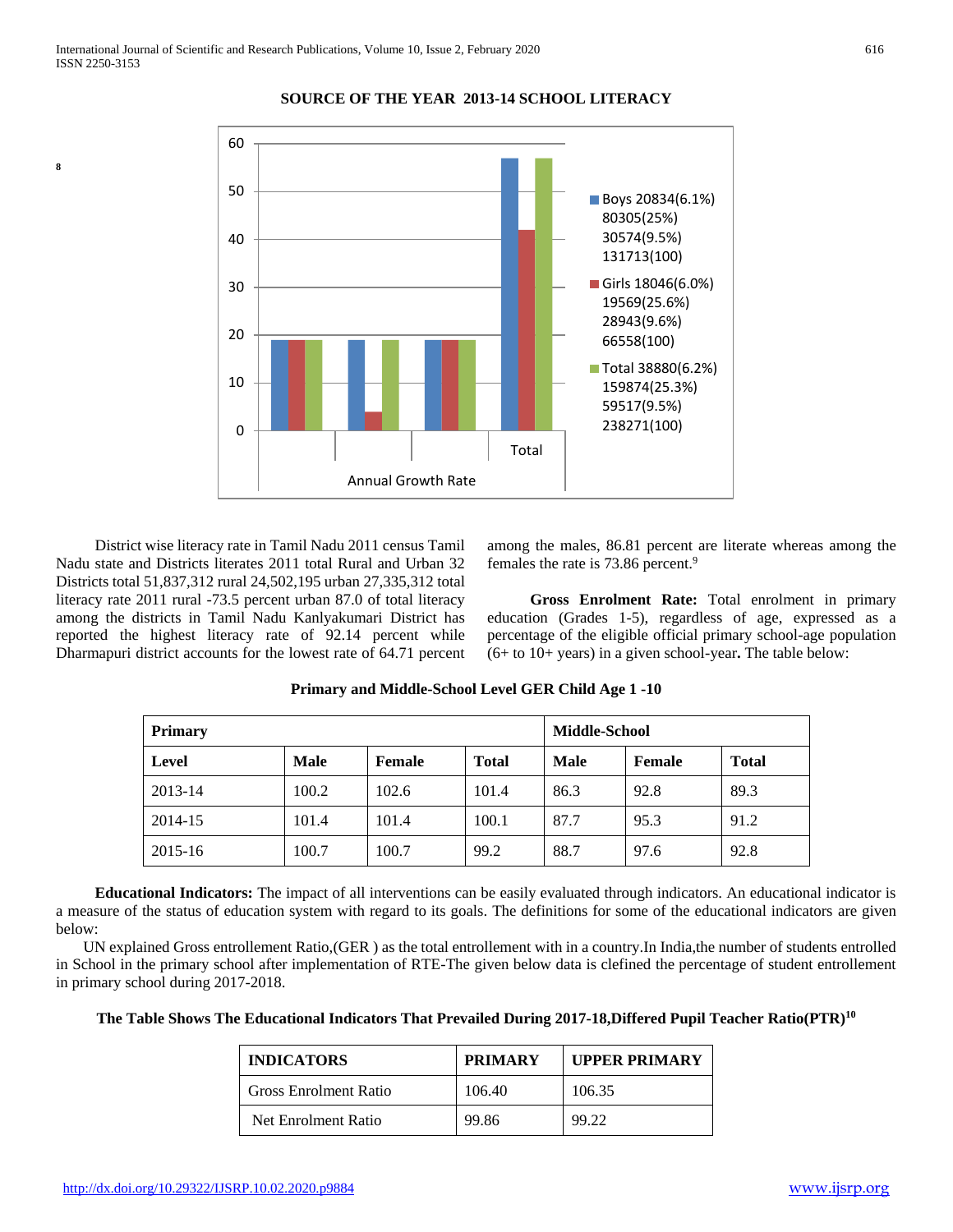| <b>Retention Rate</b> | 99.15 | 98.60 |
|-----------------------|-------|-------|
| Dropout Rate          | 0.85  | 1.40  |
| Pupil Teacher Ratio   | 24.02 | 24.77 |

PTR - Difference

| PTR, Educational Indicators That Prevailed During 2018-19 Are Given |  |  |
|---------------------------------------------------------------------|--|--|
| Below In The Table <sup>11</sup>                                    |  |  |

| <b>INDICATORS</b>            | <b>PRIMARY</b> | <b>UPPER PRIMARY</b> |
|------------------------------|----------------|----------------------|
| <b>Gross Enrolment Ratio</b> | 106.55         | 106.45               |
| Net Enrolment Ratio          | 99.88          | 99.25                |
| <b>Retention Rate</b>        | 99.25          | 98.7                 |
| Dropout Rate                 | 0.8            | 1.35                 |
| Pupil Teacher Ratio          | 22.1           | 23.6                 |
|                              |                |                      |

Source : Project Director, SSA, Chennai

### IV. FACILITIES IN ELEMENTARY SCHOOL

 The Government is of the view that providing access to schools in the immediate Surrounding would ensure high attendance. The RTE Act, 2009 envisaged laying down the providing norms, education i.e., the distance within which every habitation should have a primary - middle primary school. The Tamil Nadu Right of Children to Free and Compulsory Education (RTE) Rules, 2011, provide that a primary school can be established within a distance of one km, and middle school within three km. A scientific tool based on Geographic Information System (GIS) plan has been developed on the basis of norms envisaged in the Tamil Nadu RTE Rules to the help the administration in taking decision to improve access to elementary education. Revision of curriculum, syllabus and textbooks and invigorating schooling process with usage of ICT in every classroom are major eagerness of the Government to ensure quality education to all children. Continuous and Comprehensive Evaluation (CCE) in every class room on regular basic would also ensure quality education to every child.

 For quality education, the Administration provide the availability of teachers and infrastructure facilities. These basic facilities include permanent building black – board drinking water, toilets, library playground and electricity. As high as 80 per cent of the primary schools have excellent buildings but nearly half of the schools have single rooms and about 31 percent of the schools are single teacher schools, It is also data that the number of schools without important infrastructure facilities increased each a year. However Infrastructure facilities in Elementary Schools across the nation has impressively improved. Tamil Nadu is having achievements in terms of Elementary education infrastructure facilities. It definitely helps the smooth shift to quality education once the Government completes their task in providing reasonable infrastructure across the state. Facilities Available in Elementary Schools Boundary Wall having-71.85 percent and Drinking Water 100 percent, The students both Girls and Boys Toilet (Functional) 91.29 percent, Boys Toilet (Functional 93.68 percent common Toilet Facility (Functional) 90.13 percent, Electricity Connection got 94.58 percent, Ever School having Computer 30.15 percent, and Ramps 58.81 percent, Books 90.79 percent, sports Ground 76.66 percent, Kitchen Shed 98.01 percent, Furniture for Students 84.81 percent, Furniture for Teachers 98.48 percent, Continuously given Medical Checkups to the student accurately 88.79 percent, School Having Pre-Primary Section 18.16 percent, Percentage of Residential School maintaining 1.35 percent, Received Development Funds 78.46 percent, Teaching and Learning Material (TLM)  $64.01$  percent<sup>12.</sup>

#### V. CONCLUSION

 The Tamil Nadu Government taking effort for the Development of Human. Especially, the Government implemented Compulsory Primary Education to all Children upto the age of 14. Tamil Nadu Government introduced various schemes for the development of primary education i.e., Infrastructure development, Class Room modification by the scheme of Sharva Shiksha Abhiyan and SCPCR. By this various schemes and acts of Government, the Tamil Nadu Literacy ratio increased year by year. The performance of Tamil Nadu in the field of human development, especially in elementary education, has been notable throughout the last decade. It has already achieved their goal.